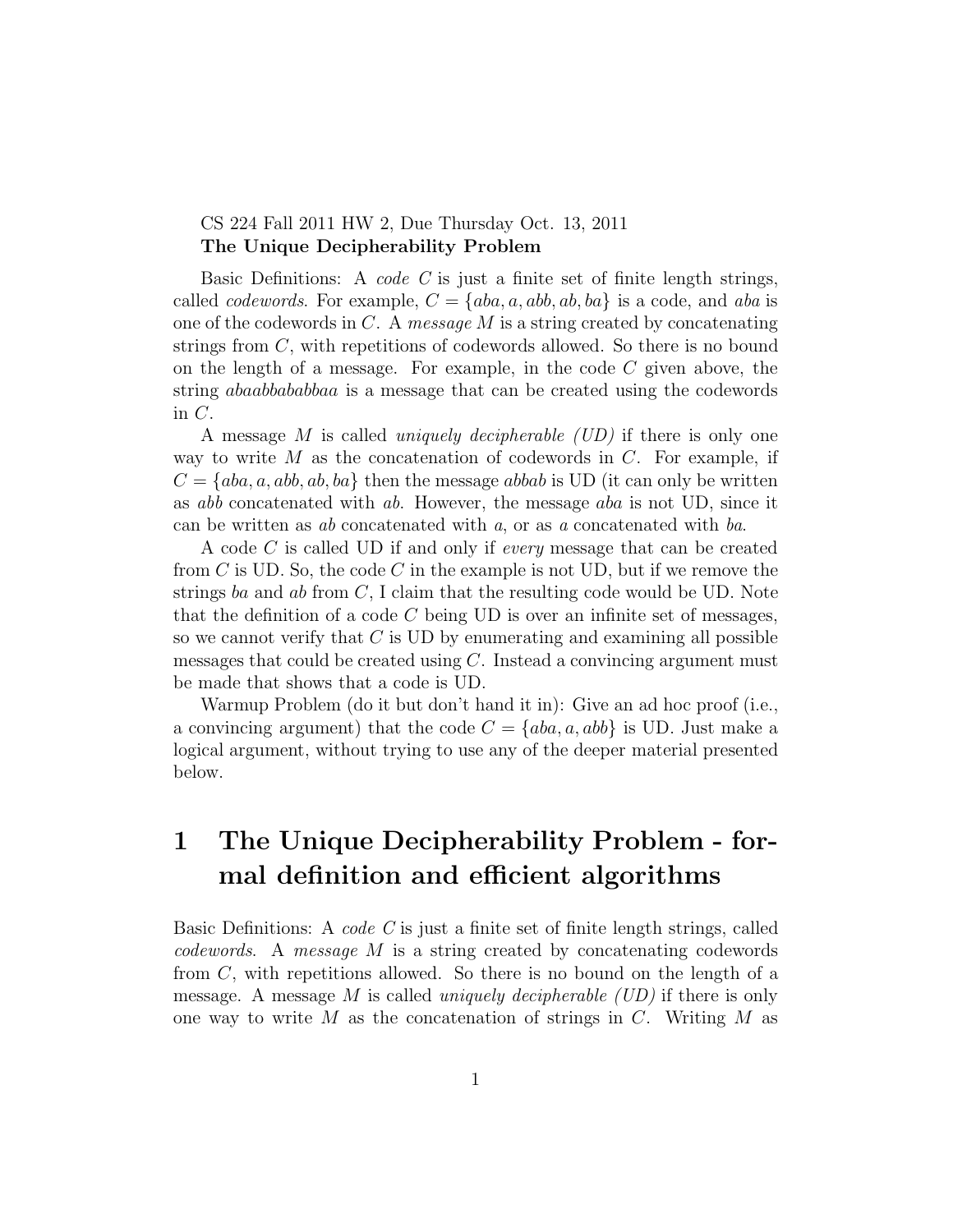the concatenation of codewords in C is called a *parse* of M. For example, if  $C = \{aba, a, abb, ab, ba\}$  then the message abbab is UD, while the message aba is not UD. A code C is called UD if and only if every message that can be created from C is UD. So, the code C in the example is not UD, but if we remove the strings ba and ab from  $C$ , the resulting code would be UD. Note that the definition of a code being UD is over an infinite set of messages.

The UD problem: Given a code  $C$ , determine if  $C$  is UD.

At first, it may seem that the UD problem would be undecidable (it seems similar to the famous undecidable Post Correspondence Problem). But, in fact it has a polynomial-time solution, and it is even conjectured to have a linear-time solution. There are several algorithms for the UD problem (and variants of it), but they are all similar and can be thought of as a path problem on a graph.

### 2 A graph-based solution

Given  $C$ , we build a graph  $G$  with one node for each string that occurs as a suffix of any codeword in C, including a node for each complete codeword (the trivial suffix). Note that the same string might occur as a suffix of more than one codeword, but it is only represented by a single node in  $G$ . We label each node by the suffix (string) it represents. In graph  $G$ , there is a directed edge from node u to node v if there is a codeword c such that  $c = uv$  (this is an L1, or Type 1, edge), or if  $u = cv$  (this is an L2, or Type 2, edge). Figure 1 shows graph G for the code  $C = \{ac, bc, bca, cb, bacb\}.$ 

**Theorem:**  $C$  is not UD if and only if there is a directed path in  $G$  with at least one edge, starting at a node representing a codeword, and ending at a node representing a codeword. The start and end nodes can be the same, but don't have to be.

CS 224 NOTE: You can read this proof if you want, but it is not needed for the HW problems that follow.

**Proof:** First we will prove that if the code is not UD, then there is such a directed path in  $G$ . Assuming  $C$  is not UD, there must be a message  $M$ that can be parsed in two different ways. Over all such  $M$ , choose one that is shortest. Let  $c_1$  and  $c'_1$  denote the first codewords in the two parses of M.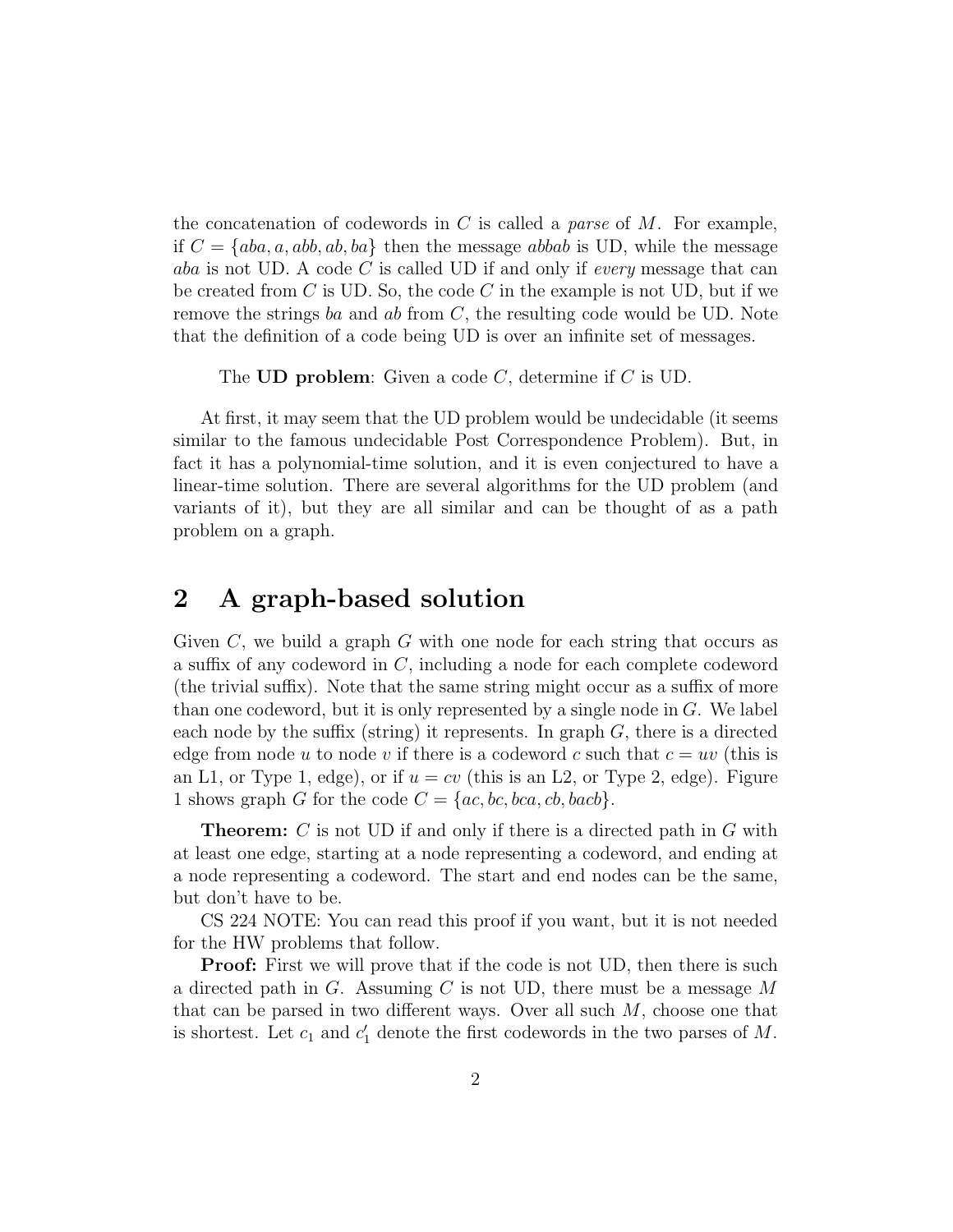

**Type 1 edge from u to v iff c = uv where c is a code word and u and v are suffixes.**

**Type 2 edge from u to v iff u = cv.**

Figure 1: A code and its graph G.

Note that those two codewords cannot have the same length, or else they would be identical, and if we removed that codeword from the head of M, we would have shorter message that is also not UD, a contradiction.

We will show the existence of the claimed directed path  $P$  in  $G$  by building it constructively while examining the two different parses of  $M$ , going left to right in  $M$ , adding one additional codeword at a time. We examine the two parses starting with the empty parse (no codewords added yet) and then add in the longer of the two codewords, say  $c'_1$ . At that point, one parse has length  $|c'_1| > 0$  and the other has length 0. Naturally, one parse is called the "longer" parse, and the other is called the "shorter" parse. The substring consisting of the part of M contained in the longer parse, but not contained in the shorter parse, is called the "overhang". So, at this point, the overhang consists of  $c'_1$ , which is (trivially) the suffix of a codeword.

In general, we extend the examination of the two parses by adding in the next codeword, call it cc, of the (currently) shorter parse (see Figure 2). There are three cases to consider: either the length of cc is strictly greater than the length of the current overhang; or the length of  $cc$  is strictly less than the length of the current overhang; or cc and the current overhang have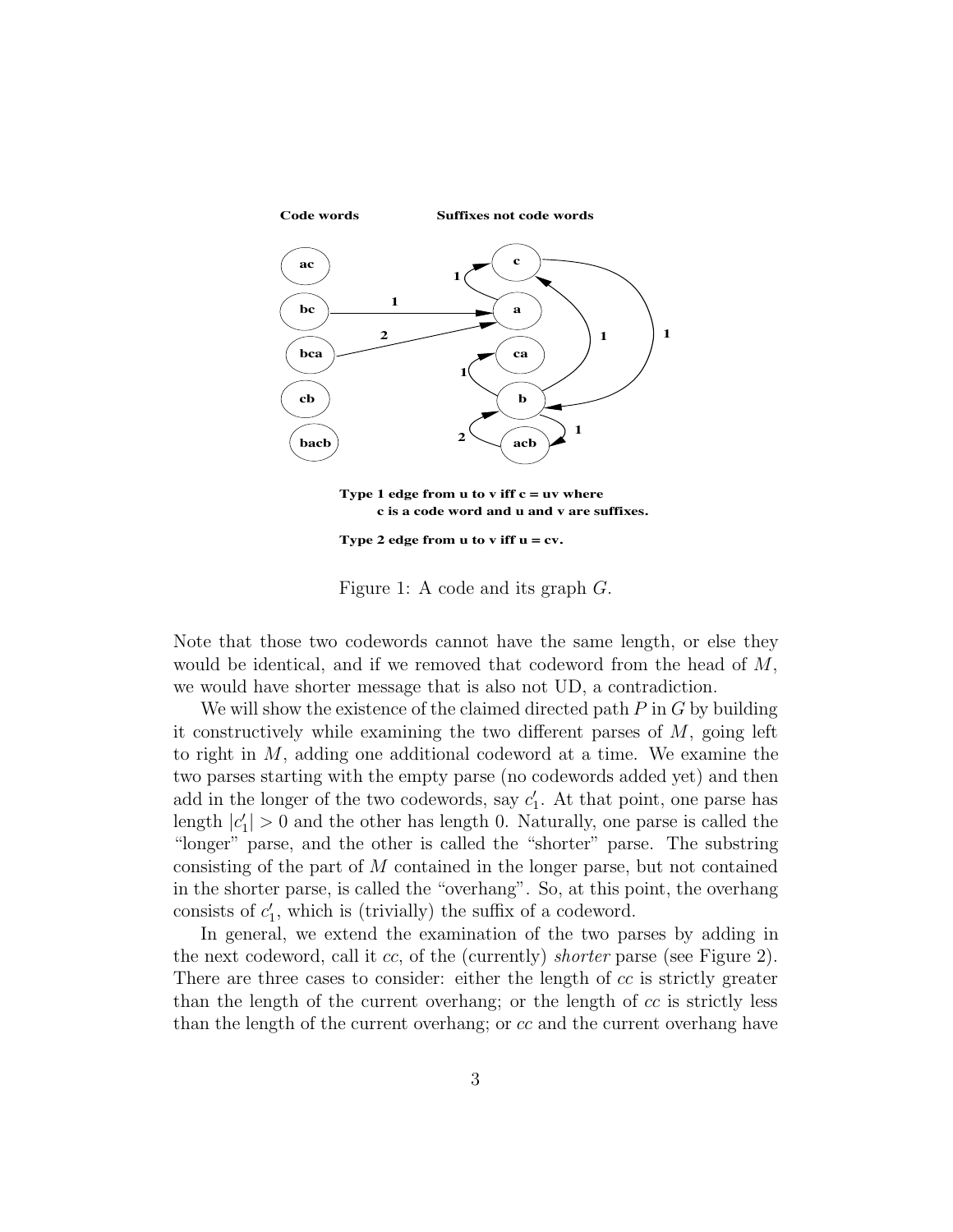the same length. See Figure 2. In the first case, the addition of  $cc$  extends the currently shorter parse to the right of the end of the currently longer parse (in which case the extended parse becomes the longer parse); in the second case, it only extends the shorter parse to a point strictly to the left of the currently longer parse (in which case the extended parse remains the shorter parse); or it extends the parse exactly to the end of the longer parse. In the third case, the two parses each spell out the same complete string with two different parses, and so that string must be M. Otherwise, M was not a shortest string with two different parses. Hence, this third case can only happen once in the examination of the two parses. In either of the first two cases, the overhang changes. The overhangs before and after the addition of cc will be called the "old" and "new" overhangs. It is easy to see (established more formally by induction, below) that each overhang generated in this way is a suffix of a codeword, possibly an entire codeword. Finally, adding in cc extends the shorter parse to be the same length of the longer parse, at which point the two different parses of M are complete.

Now we want to describe how the desired path  $P$  is built up as the two parses of M are being extended.

Codeword  $c_1'$  is the first codeword added into the parses, so the first overhang is just  $c'_1$  itself. Note, trivially, that  $c'_1$  is a suffix of a codeword. Next, codeword  $c_1$  is added into the parses, since it is the first codeword of the shorter parse (which has length zero before  $c_1$  is added in). Now  $|c'_1| > |c_1|$ , so  $c_1$  is a prefix of  $c'_1$ ; let v denote the suffix of  $c'_1$  starting at position  $|c_1|+1$ of  $c'_1$ . Therefore  $c'_1 = c_1v$ . But  $c_1$  is a suffix of a codeword (namely, itself), and  $c'_1$  is a codeword, so  $c'_1$  and  $c_1$  demonstrate the existence of a Type 2 edge in G from the node representing  $c'_1$  to the node representing suffix v. So path P begins with an edge from the node for codeword  $c_1$  to the node for suffix  $v$ , which is the new overhang at this point. Note that the new overhang,  $v$ , is the suffix of a codeword.  $(c'_1 \text{ and } c_1 \text{ also demonstrate the existence of a})$ type 1 edge going to  $v$ . Which one?)

At the general step, codeword  $cc$  is added into the shorter parse, changing the overhang. We use u to denote the current overhang before cc is added. We assert, inductively, that  $u$  is the suffix of a codeword, and that there is a directed path in G from the node for  $c'_1$  to the node for u. We will see that the new overhang, call it  $v$ , is also a suffix of a codeword, and that it demonstrates the existence in  $G$  of an edge from the node for suffix  $u$  to the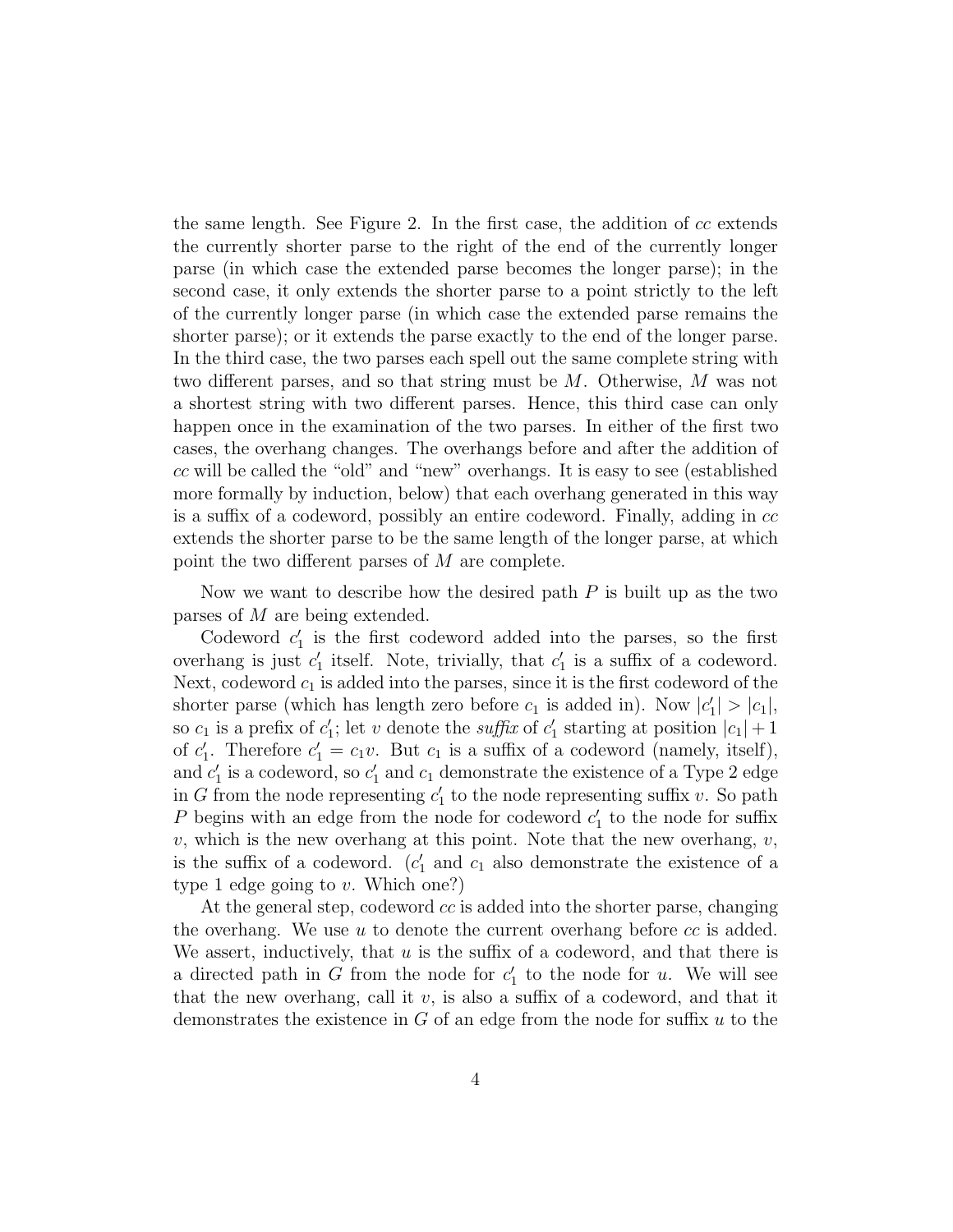node for suffix v. There are three cases, depending on the lengths of cc and  $u$ .

Case 1: If  $|cc| > |u|$ , then  $cc = uv$ , establishing the existence of the directed, Type 1, edge  $(u, v)$  in G. Note that again the new overhang, v, is a suffix of a codeword, e.g. cc. This also establishes the existence of a directed path from the node for  $c'_1$  to the node for  $v$ .

Case 2: If  $|cc| < |u|$ , then  $u = ccv$ , establishing the existence of the directed, Type 2, edge  $(u, v)$  in G. It also establishes that the new overhang,  $v$ , is a suffix of a codeword, because inductively  $u$  is a suffix of a codeword. This also establishes the existence of a directed path from the node for  $c'_1$  to the node for v.

Case 3: If  $|cc| = |u|$ , then the two parses of M are complete, and this case can happen only once. So up to this point, all of the other additions are instances of Case 1 or Case 2, and since  $u$  is the current overhang (before  $cc$ is added), inductively, there is a directed path from the node for  $c_1'$  to the node for u. But  $|cc| = |u|$  and both are suffices of M, so  $cc = u$ , and hence u is a codeword. Therefore the path from  $c'_1$  to u is the path P, claimed to exist in the statement of the theorem.

This proves one direction of the theorem. The proof of the other direction is very similar. We assume the existence of a directed path  $P$ , of length at least one, that goes from a node for a codeword to a node for a codeword, and use P to form a message M and two different parses of M.

Let  $P$  be the shortest path (of non-zero length) in  $G$  from a node representing a codeword to a node representing a codeword. By following the edges of P we will build up a message M and two different parses of  $M$ , showing that C is not UD. The first edge  $e_1$  of P goes from a node, say  $c_1$ , representing the codeword  $c_1$  to a node v representing a suffix of some codeword. Abusing notation somewhat, we will use the name of the node to refer to the string it represents. So we will talk about suffix  $v$  and node  $c_1$ , in addition to node v and codeword  $c_1$ .

If edge  $e_1$  is a Type 1 edge, then it must be that there is a codeword  $c'_1$ where  $c'_1 = c_1v$ . If edge  $e_1$  is a Type 2 edge, then it must be that there is a codeword  $c'_1$  where  $c_1 = c'_1 v$ . In either case, the two parses begin with the codewords  $c_1$  and  $c'_1$  respectively, and v is the overhang of the two parses. It cannot be the  $c_1 = c'_1$ , for then P would not be the shortest path from a codeword to a codeword. Hence one of the two parses is the shorter parse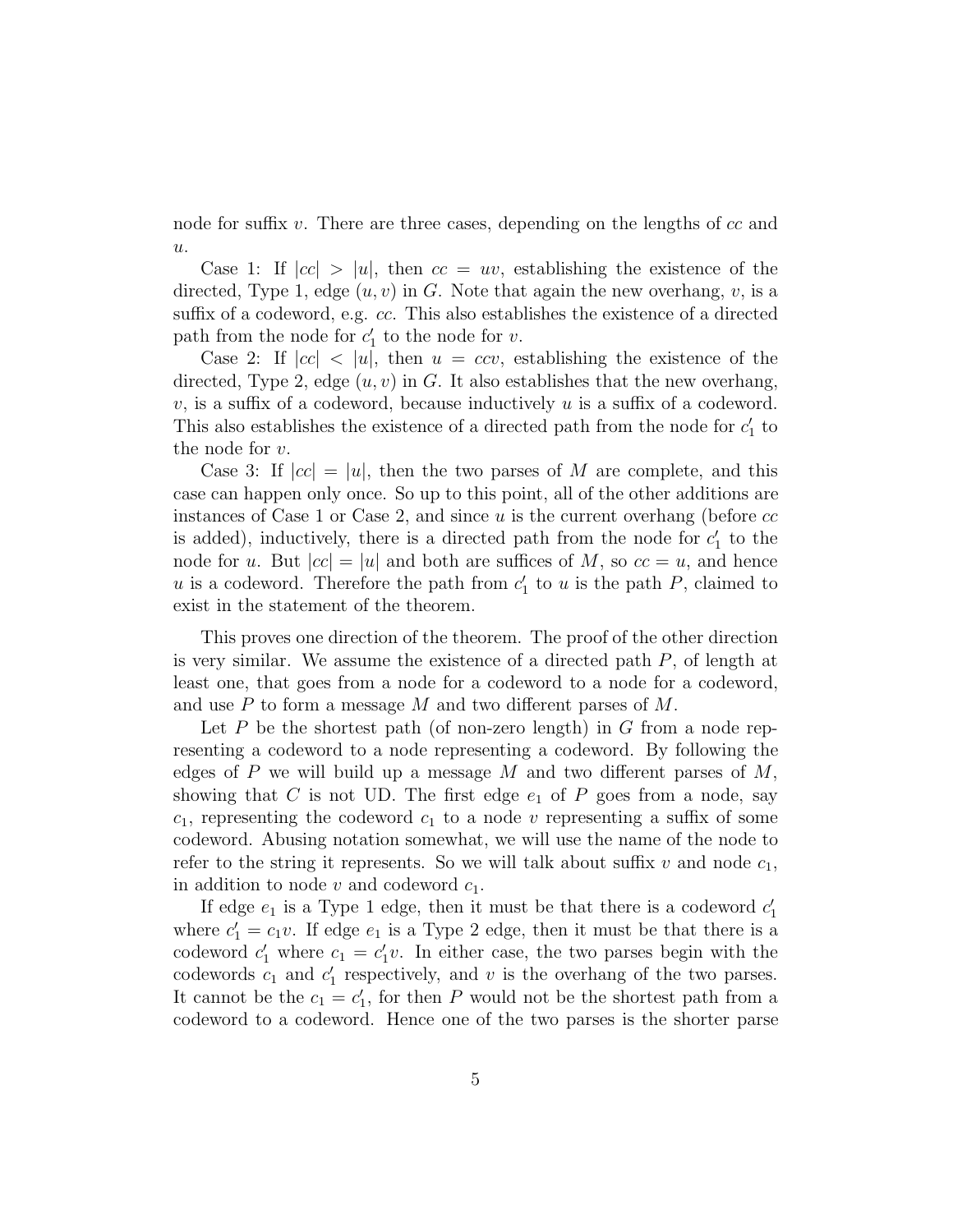and the other is the longer parse.

The next edge  $e_2$  in P goes from v to some node w. If  $e_2$  is a Type 1 edge, then  $c = vw$  for some codeword c, and if  $e_2$  is a Type 2 edge, then  $v = cw$ for some codeword  $c$ . In either case, add codeword  $c$  to the shorter parse, creating overhand w. This argument is general for each successive edge in  $P$ , meaning that each edge identifies a codeword that is added to the (currently) shorter parse.

Finally, consider the last edge  $e = (u, v)$  in P. Suffix u is the overhang in the two parses being constructed, before edge  $e$  is traversed. Since  $e$  is the last edge in P, v must be a codeword, say c'. If e is Type 1, then  $c = uv = uc'$ for some codeword c. In this case, add codeword c to the shorter parse and codeword  $c'$  to the longer parse.

If e is Type 2, then  $u = cv = cc'$  for some codeword c. In this case, add the string  $cc'$  to the shorter parse.

In both cases, the end result is two different parses of the same length, where each parse is a concatenation of codewords, and the two parses spell out the same string, denoted  $M$ . Hence  $M$  is not UD, and  $C$  is not UD.

# 3 How to build the L1 and L2 edges for the UD graph in  $O(nm)$  time

CS 224 NOTE: You need to read this part for the homework.

Add the symbol \$ to the end of each codeword and build a generalized suffix tree T of all the codewords. Let  $m$  represent the total length of all the codewords, so T has  $O(m) = O(nl)$  nodes and edges, where n is the number of codewords, and  $l$  is the length of the longest codeword. Build a two-D array D indexed by codeword ID and suffix position. Entry  $D(i, j)$  points to the leaf in the suffix tree that represents the j'th suffix of codeword i. Also initiate two lists  $L_1$  and  $L_2$  at each leaf.

Do a dfs of T. When a node v is encountered with an edge e branching from v to a leaf labeled  $(i, j)$ , and edge e only contains the label \$, the path to v spells out a complete suffix j of some codeword i. In that case, stack the pair  $(i, j)$ . Note that a leaf might be labeled with more than one  $(i, j)$  pair, but we need only stack one of these. Essentially, we only need one pointer to the leaf - so alternately, we could put a pointer to the leaf rather than to the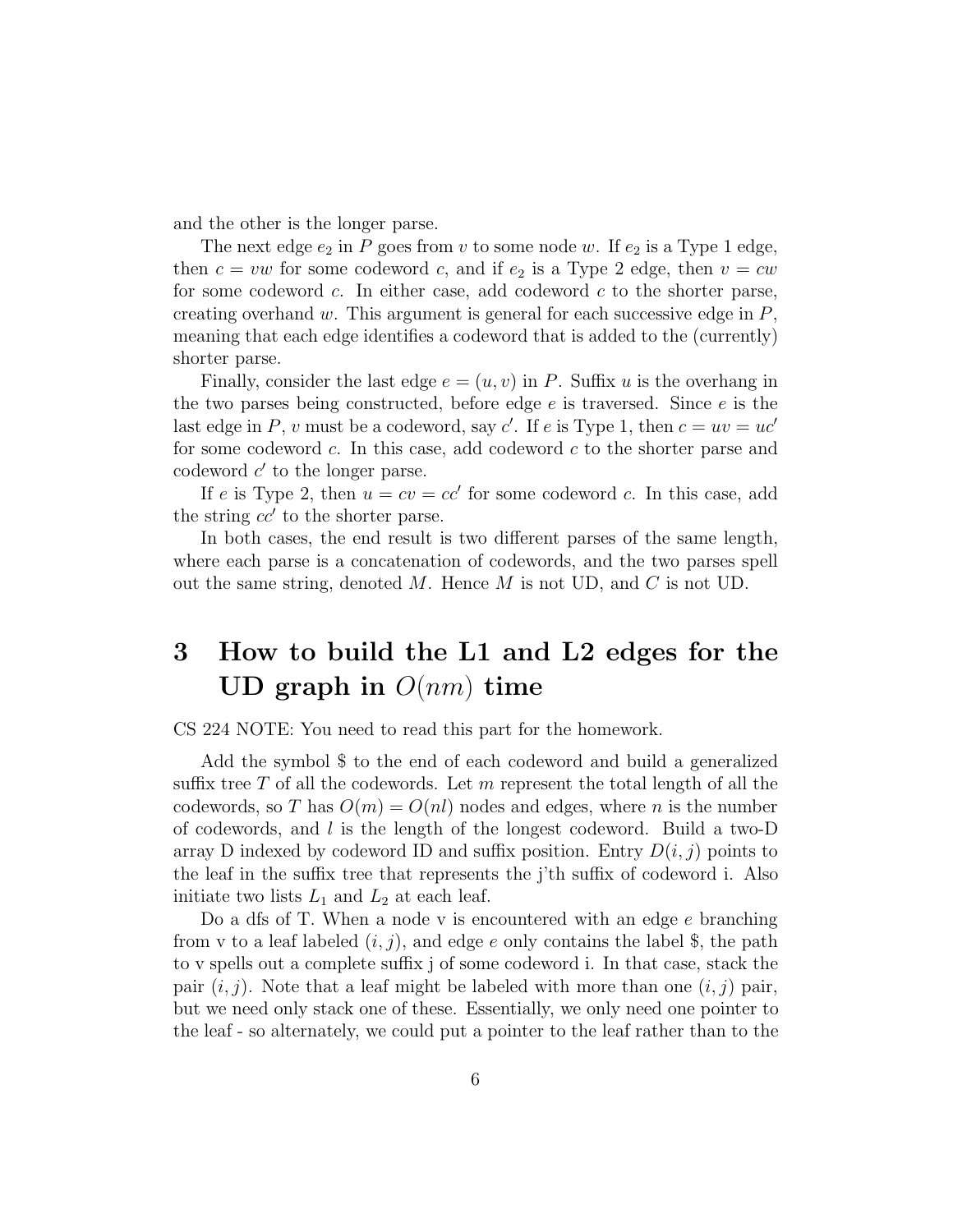

Figure 2: Examining the two parses of M, and adding in the new codeword cc to the shorter parse. The first two cases. Each horizontal line segment represents a codeword. There is some garbage in this figure that I couldn't remove, and I was too lazy to redo the figure.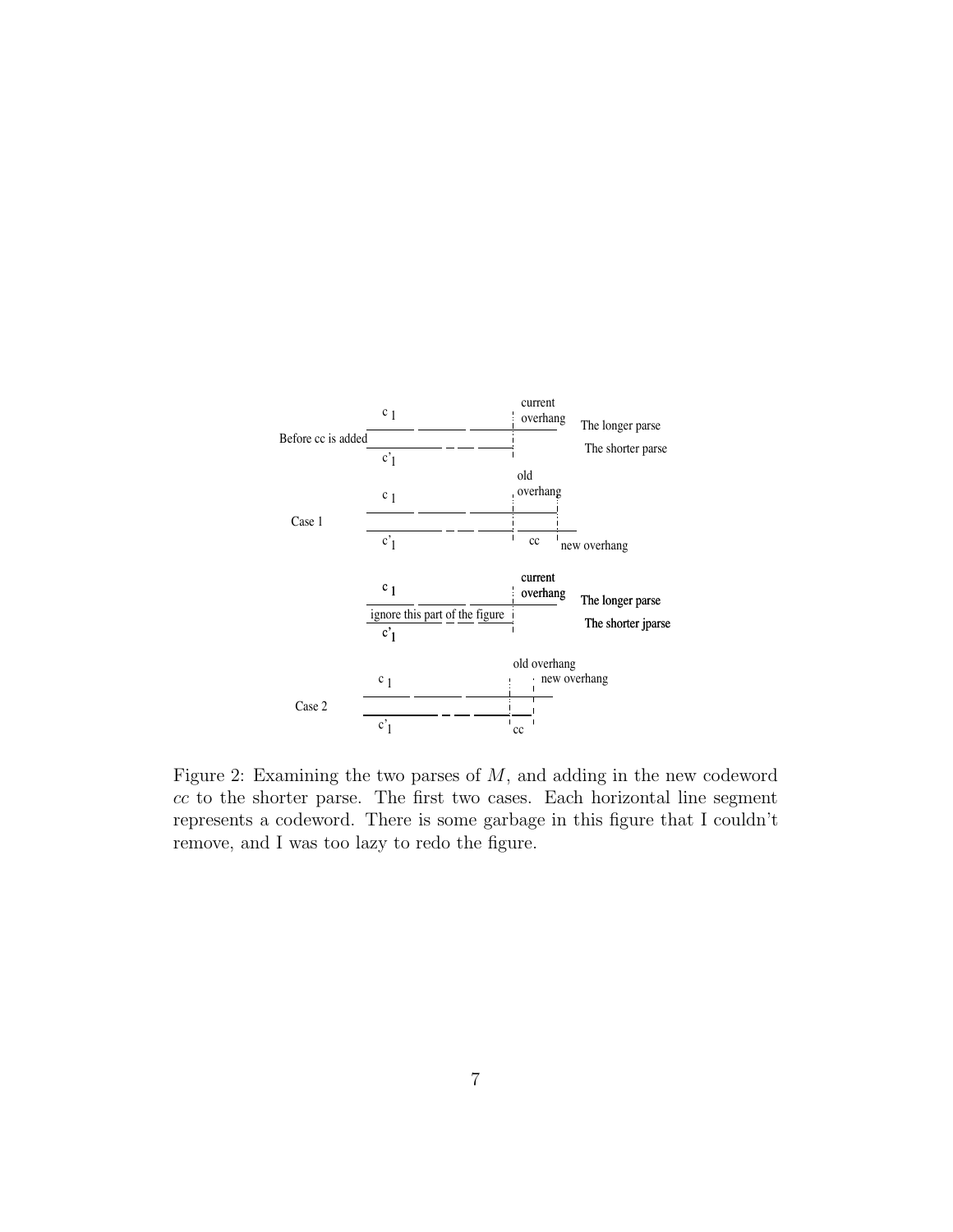$(i, j)$  pair. When a leaf is reached in the dfs labeled by a complete codeword  $(k, 1)$  for some codeword k, scan through the stack. For each  $(i, j)$  on the stack, add k to the list  $L_1$  at the leaf labeled by  $(i, j)$ . What this indicates is that the *string* represented by the leaf labeled  $(i, j)$  is a prefix of codeword k. Every suffix (considered as a string) in  $T$  that is a prefix of some codeword will be found in this way, so that when the dfs is done, each leaf labeled by  $(i, j)$  (and possibly other labels) has an explicit list  $L_1$  showing the set of codewords that suffix  $(i, j)$  is a prefix of. Note that a codeword k of length d has only d prefixes and hence can be added to at most d of these  $L_1$  lists. So all the  $L_1$  lists can be accumulated in  $O(m) = O(nl)$  time, and can have at most  $O(m)$  total entries.

Now do a second dfs of T. When a node v is encountered with an edge  $e$ branching from v to a leaf labeled  $(k, 1)$ , and edge e only contains the label \$, the path to v spells out the complete codeword k. In that case, stack the pair  $(k, 1)$ . When a leaf is reached in the dfs labeled by  $(i, j)$  (and possibly other pairs), scan the stack. For each  $(k, 1)$  on the stack, add k to the list  $L_2$  at the leaf labeled  $(i, j)$ . What this indicates is that the codeword k is a prefix of the suffix specified by the path to the leaf labeled  $(i, j)$ . Every such relation between codeword and suffix is found in this way, so that when the dfs is done, each leaf has an explicit list  $L_2$  showing the set of codewords that are prefixes of string represented at the leaf labeled  $(i, j)$ . The size of the stack can be at most the minimum of  $l$  and  $n$ , and there are only  $m$ leaves, so the time for building all the  $L_2$  lists is  $O(ml) = O(nl^2)$ , and also  $O(nm) = O(n^2l)$ , so the time is  $O(mt)$  where t is the minimum of n and l. This will typically be  $l$ . Note also that the size of any  $L_2$  list is at most the minimum of  $n$  and  $l$ .

All this was preparatory to building the graph discussed above, or simulating the search in such a graph. The starting suffices needed by the UD algorithm are specified by the  $L_1$  lists of any leaf  $(i, 1)$ . Suppose k is in the  $L_1$ list of  $(i, 1)$ . That means that codeword i is a prefix of codeword k, and the suffix created from these two codewords is the suffix of codeword  $k$  starting at position w, where w is one plus the length of codeword i. That suffix is represented at the leaf  $(k, w)$  of T. We mark that leaf as being a suffix that has been found, and put  $(k, w)$  in a queue of suffices to be processed.

When we process a suffix  $(k, w)$  we simply scan through its  $L_1$  and its  $L_2$  lists. If i is in its  $L_2$  list, then codeword i is a prefix of suffix  $(k, w)$ , and the next suffix generated is identified by  $(k, z)$ , where z is the length of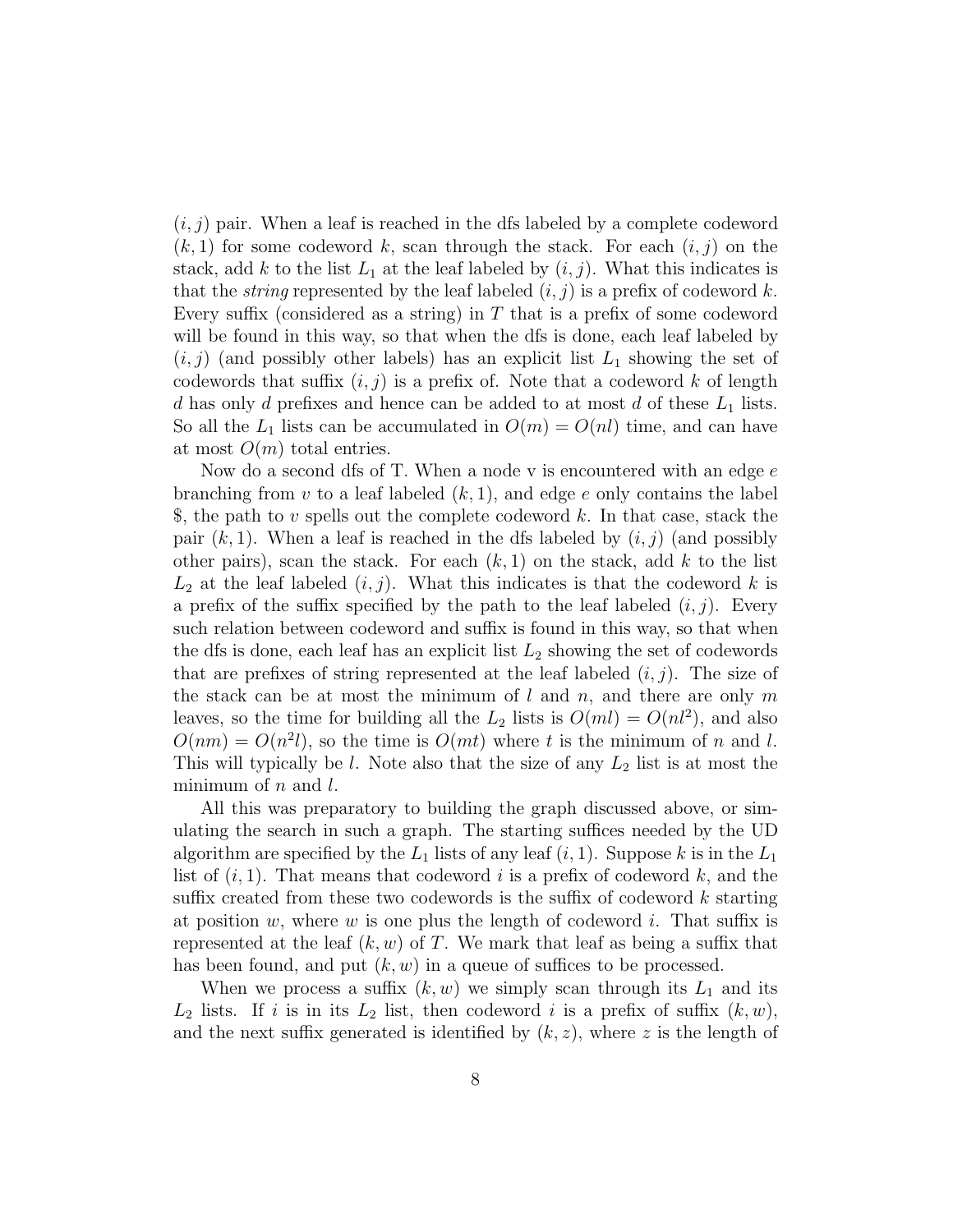suffix  $(k, w)$  minus the length of codeword i. If the leaf labeled by  $(k, z)$  is already marked, then we do nothing. Otherwise, we mark leaf labeled  $(k, z)$ and place  $(k, z)$  in the queue of suffices to be processed. Note that over the entire algorithm, the time needed to do the scans of  $L_2$  lists is bounded by the total size of the  $L_2$  lists, which is  $O(mt)$ .

If i is in the  $L_1$  list of  $(k, w)$ , then  $(k, w)$  identifies a prefix of i, and the new suffix generated is  $(i, y)$ , where y is one plus the length of suffix  $(k, w)$ . Over the entire algorithm, the time needed to do the scans over  $L_1$  is  $O(m)$ , since that is the total length of the  $L_1$  lists.

HOMEWORK PROBLEM 1: Show how to replace the use of a suffix tree with the use of a suffix array in the above discussion. Do you need the LCP array for this?

HOMEWORK PROBLEM 2: Suppose that the code  $C$  is UD and contains n codewords of total length m. Let M be a message created from  $C$ , i.e., M is the concatenation of code words (with possible repetition) from C. Since C is UD, there is only one way to create M from codewords in C. Give an algorithm that can take in  $M$  and  $C$  and find the unique parse of  $M$  into codewords in C, in  $O(m + n|M|)$  time. Hint: Suffix trees or arrays. If you can, explain how to do it with a suffix array.

The next problems do not relate to unique decipherability.

HOMEWORK PROBLEM 3.a. The KS suffix array algorithm we saw in class divides the suffixes into those that start at positions 1,2 mod 3 and those that start at positions 0 mod 3. Can you find another way to split the suffixes that also achieves a linear time to construct the suffix array? Briefly explain how the algorithm would work in that case, emphasizing any parts of the KS algorithm that change significantly. Do the complete time analysis.

HOMEWORK PROBLEM 3b. Given you answer to part a, is the original division in the KS algorithm superior to yours and perhaps all others? In what way superior?

### HOMEWORK PROBLEM 4.

This question relates to material we will discuss on thursday Oct. 6. The linear-time algorithm we discussed in class to build the table of  $k \nu$ .  $l(k)$  for a set of strings, builds a suffix tree for the strings, and also uses a general lineartime preprocesing /constant-time query, least common ancestor algorithm. The suffix tree takes more space than a suffix array, and the general LCA algorithms are quite complex. That solution was obtained before it was